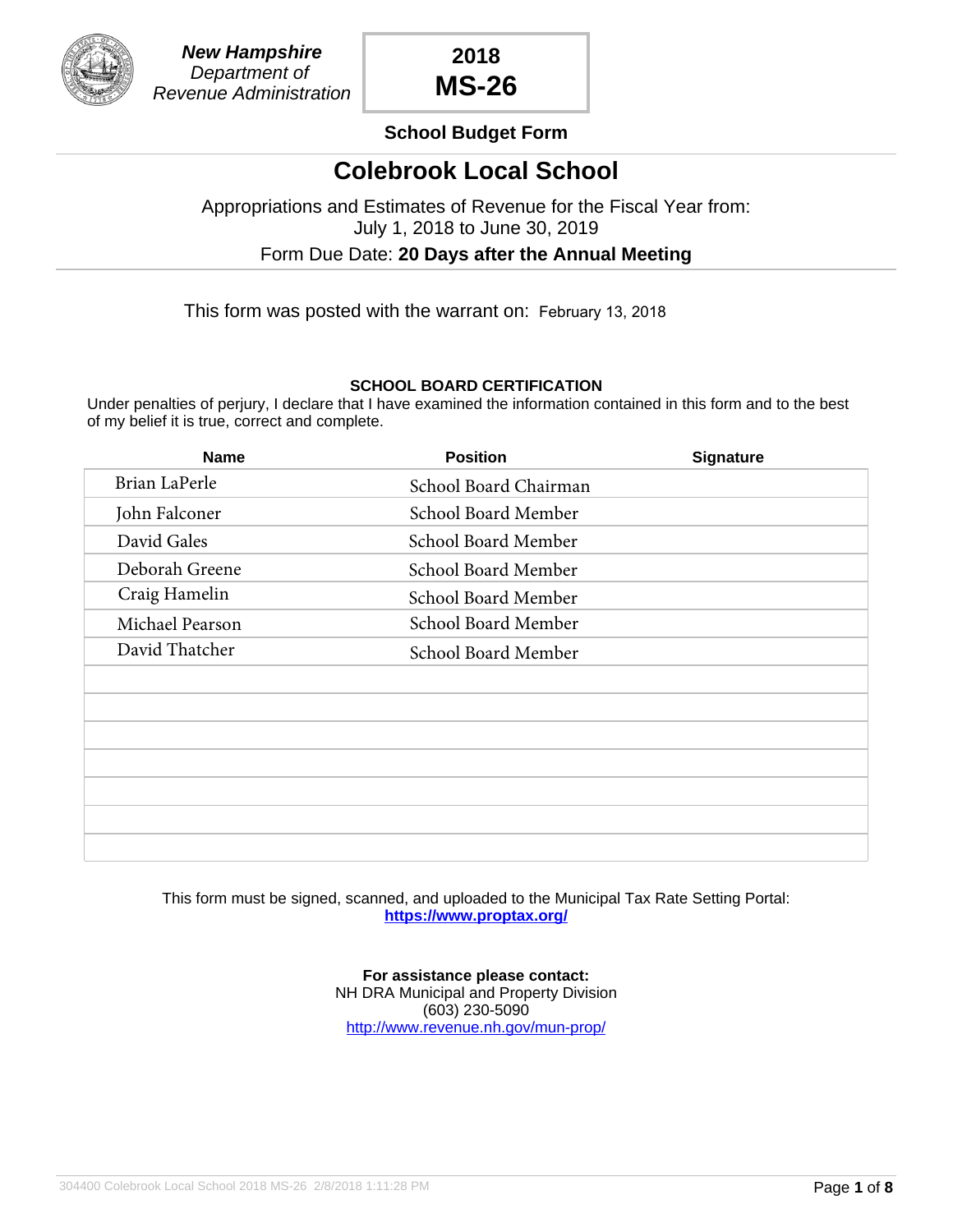

**New Hampshire** Department of Revenue Administration

# **2018 MS-26**

## **Appropriations**

| <b>Account</b>                  | <b>Purpose</b>                                 | <b>Article</b> | <b>Expenditures</b><br>Prior Year | <b>Appropriations</b><br><b>Current Year as</b><br>Approved by<br><b>DRA</b> | <b>Appropriations</b><br><b>Ensuing FY</b><br>(Recommended) | <b>Appropriations</b><br><b>Ensuing FY</b><br>(Not Recommended) |
|---------------------------------|------------------------------------------------|----------------|-----------------------------------|------------------------------------------------------------------------------|-------------------------------------------------------------|-----------------------------------------------------------------|
| <b>Instruction</b>              |                                                |                |                                   |                                                                              |                                                             |                                                                 |
| 1100-1199                       | Regular Programs                               | 06             | \$2,478,873                       | \$2,792,644                                                                  | \$2,636,198                                                 | \$0                                                             |
| 1200-1299                       | Special Programs                               | 06             | \$555,070                         | \$691,813                                                                    | \$723,253                                                   | \$0                                                             |
| 1300-1399                       | <b>Vocational Programs</b>                     | 06             | \$0                               | \$17,500                                                                     | \$18,000                                                    | \$0                                                             |
| 1400-1499                       | <b>Other Programs</b>                          | 06             | \$122,326                         | \$150,478                                                                    | \$153,867                                                   | \$0                                                             |
| 1500-1599                       | Non-Public Programs                            | 06             | \$0                               | \$0                                                                          | \$0                                                         | \$0                                                             |
| 1600-1699                       | <b>Adult/Continuing Education Programs</b>     | 06             | \$0                               | \$0                                                                          | \$0                                                         | \$0                                                             |
| 1700-1799                       | Community/Junior College Education<br>Programs |                | \$0                               | \$0                                                                          | \$0                                                         | \$0                                                             |
| 1800-1899                       | <b>Community Service Programs</b>              |                | \$0                               | \$0                                                                          | \$0                                                         | \$0                                                             |
|                                 | <b>Instruction Subtotal</b>                    |                | \$3,156,269                       | \$3,652,435                                                                  | \$3,531,318                                                 | \$0                                                             |
| <b>Support Services</b>         |                                                |                |                                   |                                                                              |                                                             |                                                                 |
| 2000-2199                       | <b>Student Support Services</b>                | 06             | \$678,486                         | \$780,215                                                                    | \$640,077                                                   | \$0                                                             |
| 2200-2299                       | <b>Instructional Staff Services</b>            | 06             | \$129,240                         | \$184,445                                                                    | \$183,599                                                   | \$0                                                             |
|                                 | <b>Support Services Subtotal</b>               |                | \$807,726                         | \$964,660                                                                    | \$823,676                                                   | \$0                                                             |
| <b>General Administration</b>   |                                                |                |                                   |                                                                              |                                                             |                                                                 |
| 0000-0000                       | <b>Collective Bargaining</b>                   |                | \$0                               | \$0                                                                          | \$0                                                         | \$0                                                             |
| 2310 (840)                      | <b>School Board Contingency</b>                |                | \$0                               | \$0                                                                          | \$0                                                         | \$0                                                             |
| 2310-2319                       | <b>Other School Board</b>                      | 06             | \$45,181                          | \$59,196                                                                     | \$61,193                                                    | \$0                                                             |
|                                 | <b>General Administration Subtotal</b>         |                | \$45,181                          | \$59,196                                                                     | \$61,193                                                    | \$0                                                             |
| <b>Executive Administration</b> |                                                |                |                                   |                                                                              |                                                             |                                                                 |
| 2320 (310)                      | <b>SAU Management Services</b>                 |                | \$0                               | \$0                                                                          | \$0                                                         | \$0                                                             |
| 2320-2399                       | All Other Administration                       | 06             | \$350,137                         | \$375,849                                                                    | \$420,865                                                   | \$0                                                             |
| 2400-2499                       | <b>School Administration Service</b>           | 06             | \$404,807                         | \$448,002                                                                    | \$435,312                                                   | \$0                                                             |
| 2500-2599                       | <b>Business</b>                                |                | \$0                               | \$0                                                                          | \$0                                                         | \$0                                                             |
| 2600-2699                       | <b>Plant Operations and Maintenance</b>        | 06             | \$729,772                         | \$759.636                                                                    | \$768,168                                                   | \$0                                                             |
| 2700-2799                       | <b>Student Transportation</b>                  | 06             | \$228,403                         | \$261,845                                                                    | \$274,489                                                   | \$0                                                             |
| 2800-2999                       | Support Service, Central and Other             |                | \$0                               | \$0                                                                          | \$0                                                         | \$0                                                             |
|                                 | <b>Executive Administration Subtotal</b>       |                | \$1,713,119                       | \$1,845,332                                                                  | \$1,898,834                                                 | \$0                                                             |
|                                 | <b>Non-Instructional Services</b>              |                |                                   |                                                                              |                                                             |                                                                 |
| 3100                            | <b>Food Service Operations</b>                 |                | \$0                               | \$0                                                                          | \$0                                                         | \$0                                                             |
| 3200                            | <b>Enterprise Operations</b>                   |                | \$0                               | \$0                                                                          | \$0                                                         | \$0                                                             |
|                                 | <b>Non-Instructional Services Subtotal</b>     |                | \$0                               | \$0                                                                          | \$0                                                         | \$0                                                             |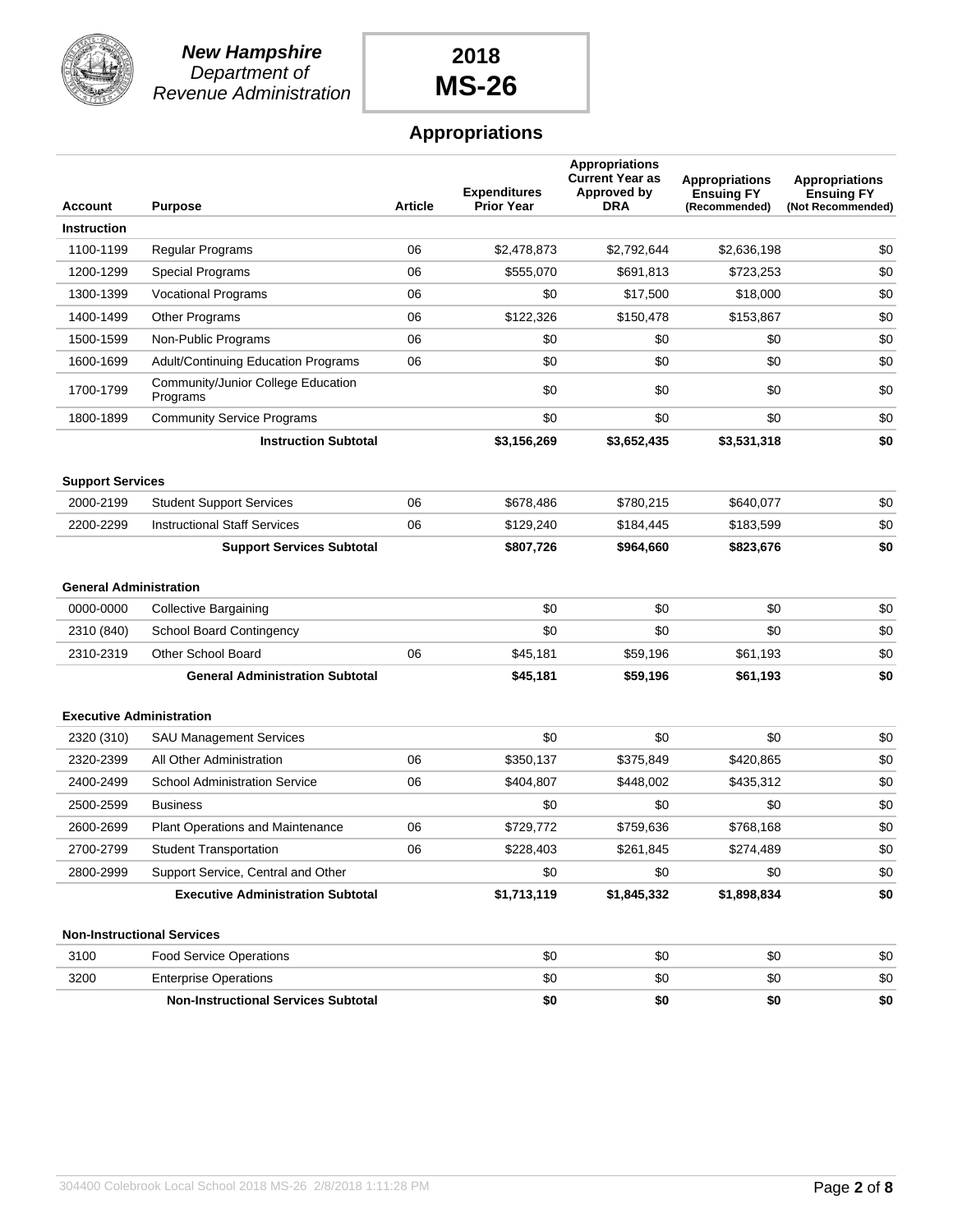

**New Hampshire** Department of Revenue Administration

# **2018 MS-26**

## **Appropriations**

|                       |                                                         |                | <b>Expenditures</b> | <b>Appropriations</b><br><b>Current Year as</b><br>Approved by | <b>Appropriations</b><br><b>Ensuing FY</b> | <b>Appropriations</b><br><b>Ensuing FY</b> |
|-----------------------|---------------------------------------------------------|----------------|---------------------|----------------------------------------------------------------|--------------------------------------------|--------------------------------------------|
| <b>Account</b>        | <b>Purpose</b>                                          | <b>Article</b> | Prior Year          | <b>DRA</b>                                                     | (Recommended)                              | (Not Recommended)                          |
|                       | <b>Facilities Acquisition and Construction</b>          |                |                     |                                                                |                                            |                                            |
| 4100                  | Site Acquisition                                        | 06             | \$0                 | \$50                                                           | \$25                                       | \$0                                        |
| 4200                  | Site Improvement                                        | 06             | \$0                 | \$50                                                           | \$25                                       | \$0                                        |
| 4300                  | Architectural/Engineering                               | 06             | \$0                 | \$50                                                           | \$25                                       | \$0                                        |
| 4400                  | <b>Educational Specification Development</b>            | 06             | \$0                 | \$50                                                           | \$25                                       | \$0                                        |
| 4500                  | <b>Building Acquisition/Construction</b>                | 06             | \$0                 | \$50                                                           | \$25                                       | \$0                                        |
| 4600                  | <b>Building Improvement Services</b>                    | 06             | \$0                 | \$50                                                           | \$25                                       | \$0                                        |
| 4900                  | Other Facilities Acquisition and<br>Construction        |                | \$0                 | \$0                                                            | \$0                                        | \$0                                        |
|                       | <b>Facilities Acquisition and Construction Subtotal</b> |                | \$0                 | \$300                                                          | \$150                                      | \$0                                        |
| <b>Other Outlays</b>  |                                                         |                |                     |                                                                |                                            |                                            |
| 5110                  | Debt Service - Principal                                |                | \$390.000           | \$0                                                            | \$0                                        | \$0                                        |
| 5120                  | Debt Service - Interest                                 |                | \$9,165             | \$0                                                            | \$0                                        | \$0                                        |
|                       | <b>Other Outlays Subtotal</b>                           |                | \$399,165           | \$0                                                            | \$0                                        | \$0                                        |
| <b>Fund Transfers</b> |                                                         |                |                     |                                                                |                                            |                                            |
| 5220-5221             | To Food Service                                         | 06             | \$31,700            | \$207,819                                                      | \$219,906                                  | \$0                                        |
| 5222-5229             | To Other Special Revenue                                |                | \$0                 | \$0                                                            | \$0                                        | \$0                                        |
| 5230-5239             | <b>To Capital Projects</b>                              |                | \$0                 | \$0                                                            | \$0                                        | \$0                                        |
| 5254                  | To Agency Funds                                         |                | \$0                 | \$0                                                            | \$0                                        | \$0                                        |
| 5310                  | <b>To Charter Schools</b>                               | 06             | \$23,836            | \$24,800                                                       | \$24,800                                   | \$0                                        |
| 5390                  | To Other Agencies                                       |                | \$0                 | \$0                                                            | \$0                                        | \$0                                        |
| 9990                  | Supplemental Appropriation                              |                | \$0                 | \$0                                                            | \$0                                        | \$0                                        |
| 9992                  | <b>Deficit Appropriation</b>                            |                | \$0                 | \$0                                                            | \$0                                        | \$0                                        |
|                       | <b>Fund Transfers Subtotal</b>                          |                | \$55,536            | \$232,619                                                      | \$244,706                                  | \$0                                        |
|                       | <b>Total Operating Budget Appropriations</b>            |                | \$6,176,996         | \$6,754,542                                                    | \$6,559,877                                | \$0                                        |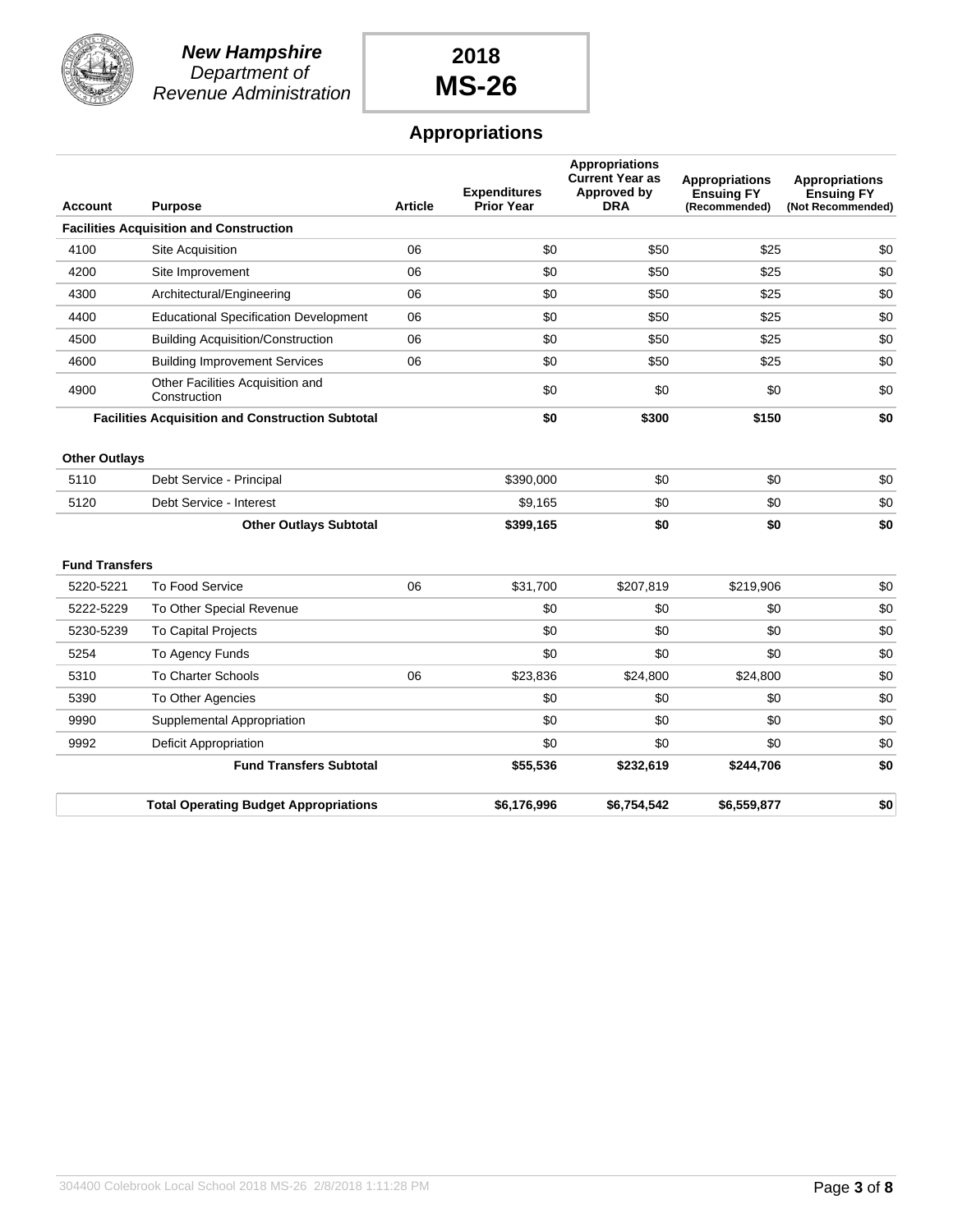

## **Special Warrant Articles**

| Account   | <b>Purpose</b>                         | <b>Article</b> | <b>Expenditures</b><br><b>Prior Year</b>                           | <b>Appropriations</b><br><b>Current Year as</b><br>Approved by<br><b>DRA</b> | <b>Appropriations</b><br><b>Ensuing FY</b><br>(Recommended) | <b>Appropriations</b><br><b>Ensuing FY</b><br>(Not Recommended) |
|-----------|----------------------------------------|----------------|--------------------------------------------------------------------|------------------------------------------------------------------------------|-------------------------------------------------------------|-----------------------------------------------------------------|
| 1100-1199 | <b>Regular Programs</b>                | 05             | \$0                                                                | \$0                                                                          | \$59,500                                                    | \$0                                                             |
|           |                                        |                | <b>Purpose:</b> To see if the town will vote to raise and appropri |                                                                              |                                                             |                                                                 |
| 5252      | To Expendable Trusts/Fiduciary Funds   | 03             | \$16,000                                                           | \$12,000                                                                     | \$12,000                                                    | \$0                                                             |
|           |                                        |                | <b>Purpose:</b> Add to Bus Exp Trust Fund                          |                                                                              |                                                             |                                                                 |
| 5252      | To Expendable Trusts/Fiduciary Funds   | 04             | \$0                                                                | \$75,000                                                                     | \$75,000                                                    | \$0                                                             |
|           |                                        |                | <b>Purpose:</b> Add funds to Out of District Tuition Exp Trust Fun |                                                                              |                                                             |                                                                 |
| 5251      | To Capital Reserve Fund                |                | \$0                                                                | \$0                                                                          | \$0                                                         | \$0                                                             |
| 5252      | To Expendable Trust Fund               |                | \$0                                                                | \$0                                                                          | \$0                                                         | \$0                                                             |
| 5253      | To Non-Expendable Trust Fund           |                | \$0                                                                | \$0                                                                          | \$0                                                         | \$0                                                             |
|           | <b>Total Proposed Special Articles</b> |                | \$16,000                                                           | \$87,000                                                                     | \$146,500                                                   | \$0                                                             |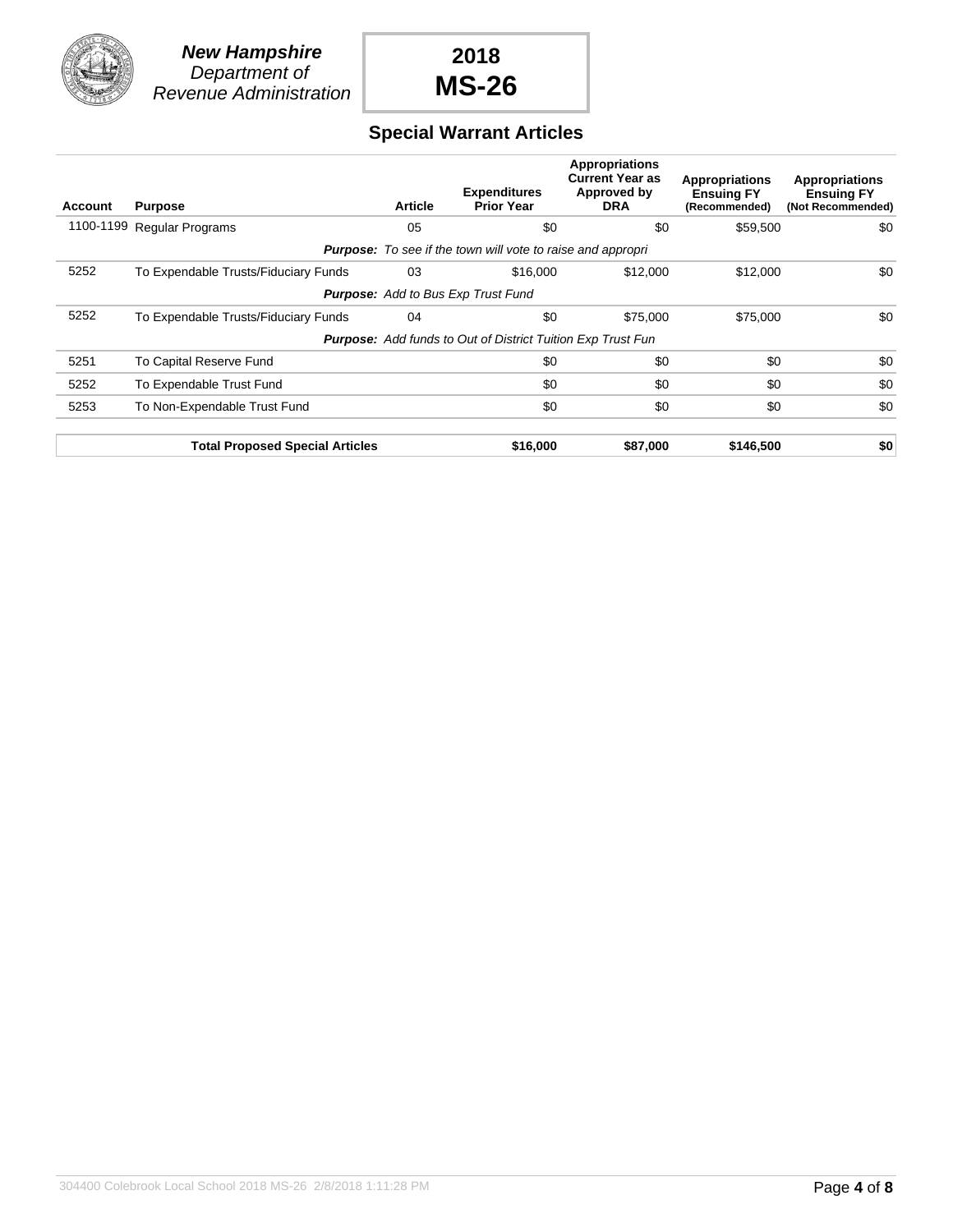

### **Individual Warrant Articles**

| Account | <b>Purpose</b>                            | <b>Article</b> | <b>Expenditures</b><br><b>Prior Year</b> | <b>Appropriations</b><br><b>Current Year as</b><br>Approved by<br><b>DRA</b> | <b>Appropriations</b><br><b>Ensuing FY</b><br>(Recommended) | <b>Appropriations</b><br><b>Ensuing FY</b><br>(Not Recommended) |
|---------|-------------------------------------------|----------------|------------------------------------------|------------------------------------------------------------------------------|-------------------------------------------------------------|-----------------------------------------------------------------|
|         | <b>Total Proposed Individual Articles</b> |                |                                          |                                                                              |                                                             |                                                                 |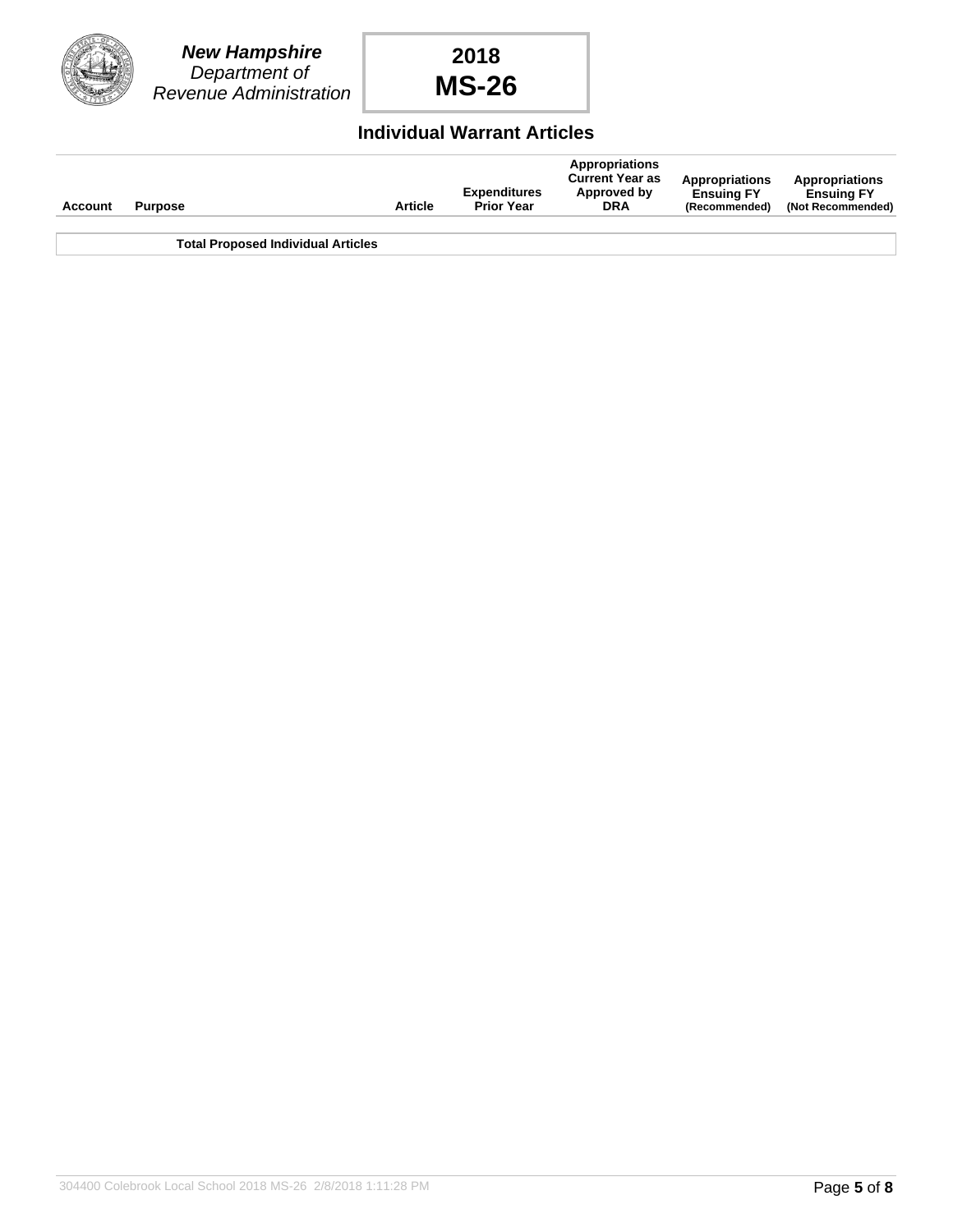

**New Hampshire** Department of Revenue Administration

# **2018 MS-26**

### **Revenues**

| <b>Account</b>         | <b>Source</b>                              | <b>Article</b> | <b>Actual Revenues Prior</b><br>Year | <b>Revised Revenues</b><br><b>Current Year</b> | <b>Estimated Revenues</b><br><b>Ensuing Fiscal Year</b> |
|------------------------|--------------------------------------------|----------------|--------------------------------------|------------------------------------------------|---------------------------------------------------------|
| <b>Local Sources</b>   |                                            |                |                                      |                                                |                                                         |
| 1300-1349 Tuition      |                                            | 06             | \$1,435,301                          | \$1,308,500                                    | \$1,200,000                                             |
|                        | 1400-1449 Transportation Fees              |                | \$0                                  | \$0                                            | \$0                                                     |
|                        | 1500-1599 Earnings on Investments          | 06             | \$59                                 | \$50                                           | \$50                                                    |
|                        | 1600-1699 Food Service Sales               | 06             | \$80,987                             | \$80,295                                       | \$80,000                                                |
|                        | 1700-1799 Student Activities               |                | \$0                                  | \$0                                            | \$0                                                     |
|                        | 1800-1899 Community Services Activities    |                | \$0                                  | \$0                                            | \$0                                                     |
|                        | 1900-1999 Other Local Sources              | 06             | \$255,859                            | \$130,000                                      | \$150,625                                               |
|                        | <b>Local Sources Subtotal</b>              |                | \$1,772,206                          | \$1,518,845                                    | \$1,430,675                                             |
| <b>State Sources</b>   |                                            |                |                                      |                                                |                                                         |
| 3210                   | School Building Aid                        |                | \$158,314                            | \$0                                            | \$0                                                     |
| 3215                   | Kindergarten Building Aid                  |                | \$0                                  | \$0                                            | \$0                                                     |
| 3220                   | Kindergarten Aid                           | 06             | \$0                                  | \$0                                            | \$22,000                                                |
| 3230                   | Catastrophic Aid                           | 06             | \$0                                  | \$0                                            | \$50,000                                                |
|                        | 3240-3249 Vocational Aid                   | 06             | \$0                                  | \$0                                            | \$2,800                                                 |
| 3250                   | <b>Adult Education</b>                     |                | \$0                                  | \$0                                            | \$0                                                     |
| 3260                   | <b>Child Nutrition</b>                     | 06             | \$2,509                              | \$526                                          | \$500                                                   |
| 3270                   | <b>Driver Education</b>                    |                | \$0                                  | \$0                                            | \$0                                                     |
|                        | 3290-3299 Other State Sources              |                | \$0                                  | \$0                                            | \$0                                                     |
|                        | <b>State Sources Subtotal</b>              |                | \$160,823                            | \$526                                          | \$75,300                                                |
| <b>Federal Sources</b> |                                            |                |                                      |                                                |                                                         |
|                        | 4100-4539 Federal Program Grants           | 06             | \$268,095                            | \$215,685                                      | \$178,312                                               |
| 4540                   | <b>Vocational Education</b>                |                | \$0                                  | \$0                                            | \$0                                                     |
| 4550                   | <b>Adult Education</b>                     |                | \$0                                  | \$0                                            | \$0                                                     |
| 4560                   | <b>Child Nutrition</b>                     | 06             | \$84,819                             | \$89,942                                       | \$90,000                                                |
| 4570                   | <b>Disabilities Programs</b>               |                | \$0                                  | \$0                                            | \$0                                                     |
| 4580                   | <b>Medicaid Distribution</b>               | 06             | \$8,584                              | \$9,000                                        | \$9,000                                                 |
|                        | 4590-4999 Other Federal Sources (non-4810) |                | \$0                                  | \$0                                            | \$0                                                     |

4810 Federal Forest Reserve **06** 06 \$5,805 \$20,894 \$5,200

**Federal Sources Subtotal \$367,303 \$335,521 \$282,512**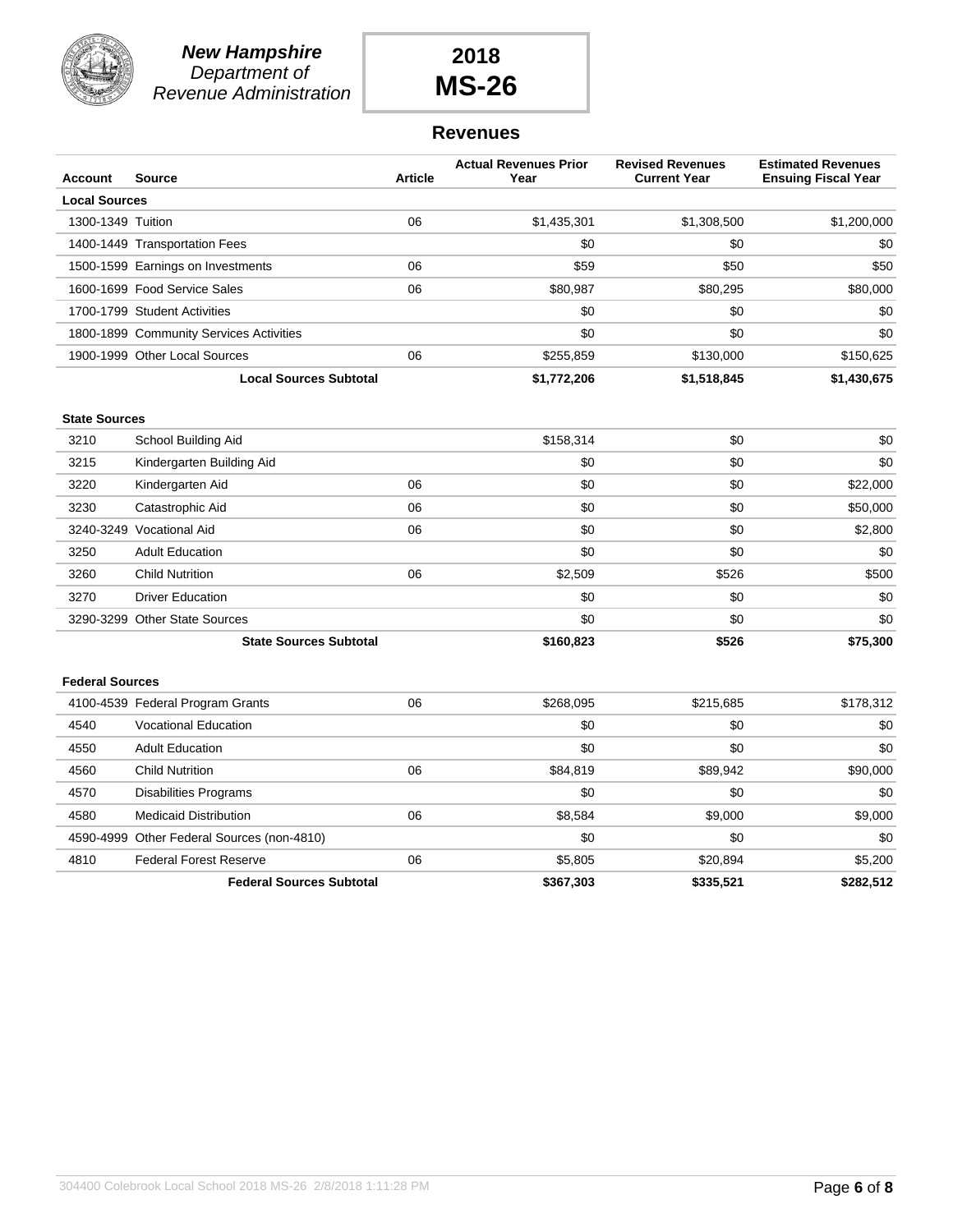

### **Revenues**

| <b>Account</b> | <b>Source</b>                                               | <b>Article</b> | <b>Actual Revenues Prior</b><br>Year | <b>Revised Revenues</b><br><b>Current Year</b> | <b>Estimated Revenues</b><br><b>Ensuing Fiscal Year</b> |
|----------------|-------------------------------------------------------------|----------------|--------------------------------------|------------------------------------------------|---------------------------------------------------------|
|                | <b>Other Financing Sources</b>                              |                |                                      |                                                |                                                         |
|                | 5110-5139 Sale of Bonds or Notes                            |                | \$0                                  | \$0                                            | \$0                                                     |
| 5140           | <b>Reimbursement Anticipation Notes</b>                     |                | \$0                                  | \$0                                            | \$0                                                     |
| 5221           | <b>Transfers from Food Service Special</b><br>Revenues Fund |                | \$0                                  | \$0                                            | \$0                                                     |
| 5222           | Transfer from Other Special Revenue Funds                   |                | \$0                                  | \$0                                            | \$0                                                     |
| 5230           | <b>Transfer from Capital Project Funds</b>                  |                | \$0                                  | \$0                                            | \$0                                                     |
| 5251           | <b>Transfer from Capital Reserve Funds</b>                  |                | \$0                                  | \$0                                            | \$0                                                     |
| 5252           | Transfer from Expendable Trust Funds                        | 05             | \$0                                  | \$0                                            | \$59,500                                                |
| 5253           | Transfer from Non-Expendable Trust Funds                    |                | \$0                                  | \$0                                            | \$0                                                     |
| 5300-5699      | <b>Other Financing Sources</b>                              |                | \$0                                  | \$0                                            | \$0                                                     |
| 9997           | Supplemental Appropriation (Contra)                         |                | \$0                                  | \$0                                            | \$0                                                     |
| 9998           | Amount Voted from Fund Balance                              |                | \$0                                  | \$0                                            | \$0                                                     |
| 9999           | Fund Balance to Reduce Taxes                                | 06             | \$591,674                            | \$532,684                                      | \$400,000                                               |
|                | <b>Other Financing Sources Subtotal</b>                     |                | \$591,674                            | \$532,684                                      | \$459,500                                               |
|                | <b>Total Estimated Revenues and Credits</b>                 |                | \$2,892,006                          | \$2,387,576                                    | \$2,247,987                                             |